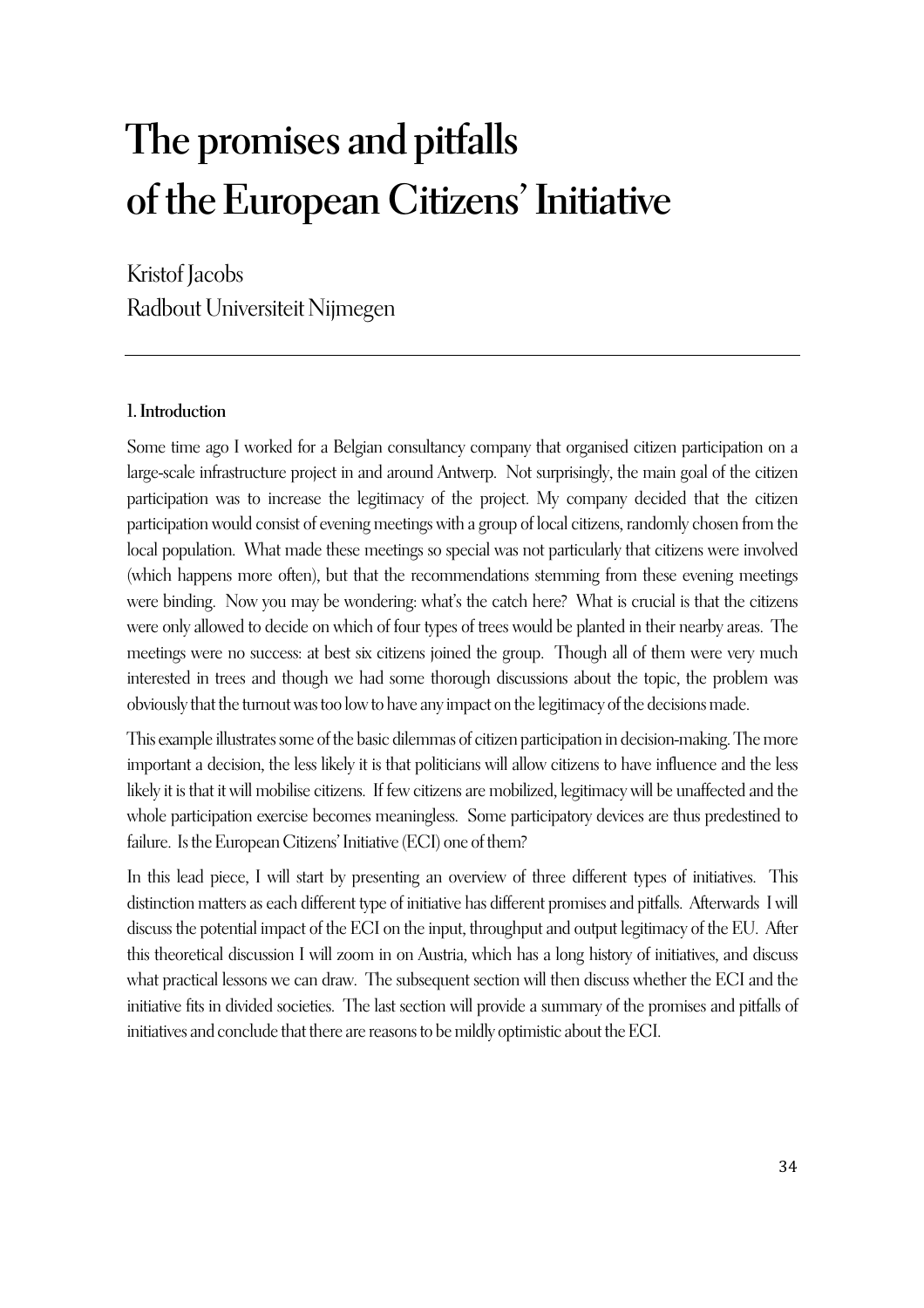## **2. Three types of initiatives**

 $\overline{a}$ 

Let me start with the distinction between different types of initiatives. Broadly speaking there are three types of them: namely citizen petitions, citizens' initiatives and citizen-initiated referendums. Each type is different and has different consequences.

A first type of initiatives are petitions. Petitions are rather noncommittal and there are few formal requirements that have to be met. As a result, petitions are very commonly used. However, politicians also have few obligations and can decide to drop the issue if they want. $^5\,$  Such an initiative is no threat to politicians, but neither is it very likely to increase the legitimacy of an institution. Petitions exist in many countries, such as Australia, Belgium, the United Kingdom, Germany and the United States. More in general, the right to petition is enshrined in most of the EU member states' constitutions (Preuß, 2012: 949-951).

A second type of initiatives are agenda initiatives (Setälä & Schiller, 2012). Such initiatives have a distinct set of rules and require a certain signature threshold to be passed before an initiative is deemed valid. Most often such a threshold is about 2 or 3% of the electorate, but this differs from one country to another. Typically once an agenda initiative is deemed valid, the parliament must discuss the issue. The ECI fits in this category, as well as the Dutch ('Burgerinitiatief') and Austrian initiatives ('Volksbegehren').

A third and last type of initiative are citizen-initiated referendums whereby a successful initiative automatically triggers a referendum. This type of initiative is clearly the most far-reaching as it is far more difficult for a legislator to ignore the outcome of a referendum. This form of initiative is very rare and presently only exists in a few established democracies, most notably in Italy, New Zealand and Switzerland at the national level. At the sub-national level it is more widespread, especially in the US.

The three different types of initiatives should not be lumped together. A petition is at best a low investment/low returns instrument while a citizen-initiated referendum is potentially a high investment/high returns one. As a result, their impact and workings are entirely different. Probably due to the difference in impact, petitions are hardly ever studied (Preuß, 2012:949), while there is an abundance of studies dealing with the impact of citizen-initiated referendums. Agenda initiatives are somewhere in the middle and therefore it is difficult to predict what their impact will be. There are just a few empirical studies that examine the impact of agenda initiatives (Müller, 1998; Bos & Pieterse, 2012). In what follows I will try to draw lessons from the few available studies and experiences with such initiatives. When no such information is available I will use insights from either petitions or citizen-initiated referendums. When I do so, it is important to remember that petitions are weaker instruments than agenda initiatives while citizen-initiated referendums are stronger ones.

 $5$  One of the few studies that examines petitions and their impact illustrates how low the impact of petitions often is Palmieri (2007) found that in Australia merely 3.3% of the petitions presented to the House of Representatives (2001-2006) have been discussed; while just three of the 2589 petitions since 1999 received an official Ministerial response. Similar results were found by a special committee of the German Bundestag (http://www.bundestag.de//bundestag/ausschuesse17/a02/Docs/PetJahresbericht2010.pdf) and a special committee of the House of Commons (UK House of Commons Procedure Committee. 2006-2007).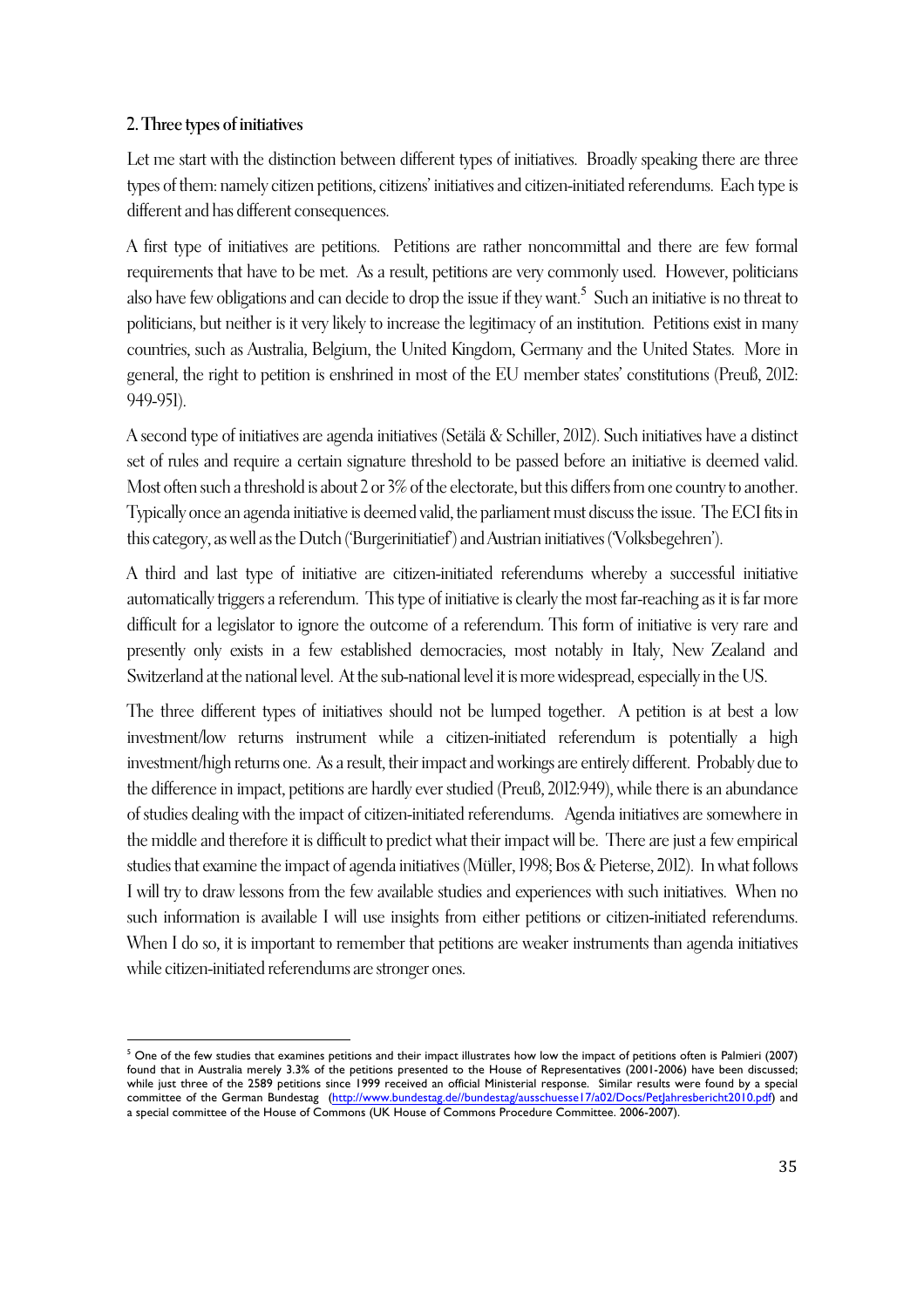#### **3. Why it matters: increasing legitimacy**

The most important question is obviously: will the European Citizens' initiative be able to create/restore the legitimacy of the EU? In what follows I will always take a citizens' perspective (and not for instance a judicial perspective). To assess the legitimacy question I will focus on input legitimacy ('will the ECI increase the legitimacy of the EU because citizens were involved themselves?'); throughput legitimacy ('is the way the European Commission deals with the initiative likely to be deemed legitimate?') and output legitimacy ('will it lead to better policies?') (cf. Risse & Kleine, 2007).

#### **3.1 Input legitimacy**

To increase the input legitimacy (or perception of accountability) of the EU, European citizens must know the ECI and know that citizens were involved in the ensuing legislation.

1. 'Awareness'. As research has shown, citizens are not reluctant to sign a petition and by now signing has become a common practice in Western established democracies (Norris, 2003). However, before citizens can sign a petition they have to know about its existence. This brings me to the so-called 'awareness problem'. The current awareness of the ECI is not exactly high. If citizens do not know they can hold the EU accountable and contribute to EU policy through the ECI, it cannot change their ideas about the legitimacy of the EU. However, what is crucial is the following: general awareness about the ECI and its procedures is only a minor issue. It is not important to communicate about the procedures as civil society has already picked them up. This is crucial as it will not be individual citizens but civil society who can and will use the citizens' initiative. Citizens cannot gather one million signatures, civil society can. In that sense, information availability and practical support are more important than awareness. When necessary, civil society groups should be able to find information about the procedures. If the EU wants to increase its input legitimacy, the awareness of specific citizen initiatives and their consequences on European policy matter more than the mere knowledge that there is such a thing as the ECI. In any case, it will be difficult to raise awareness about the ECI as an institution and therefore I am quite skeptical about information campaigns about the ECI procedures. It is a successful and highly publicized initiative that raises awareness. Hence, my advice would be do not try to sell the ECI, but sell specific initiatives.

2. A successful ECI was ignored. The flip side of the coin is that once an ECI has received a lot of attention it will be difficult to ignore it even if there are valid reasons for doing so. In these cases chances are that ignoring an ECI will be seen as another act of an out-of-touch EU. As such the ECI can actually reduce the input legitimacy of the EU by giving citizens the impression that the ECI is just another example that there is no way that the EU can be held accountable. The underlying reason is that citizens have little knowledge about the European decision-making process. The ECI is not an instrument of direct legislation and does not eliminate the traditional processes, it merely offers a more or less alternative means of initiating the legislation-process. The cumbersome decision-making still follows afterwards, which may lead to frustration and unrealistic expectations from citizens. As a result, rejection may lead to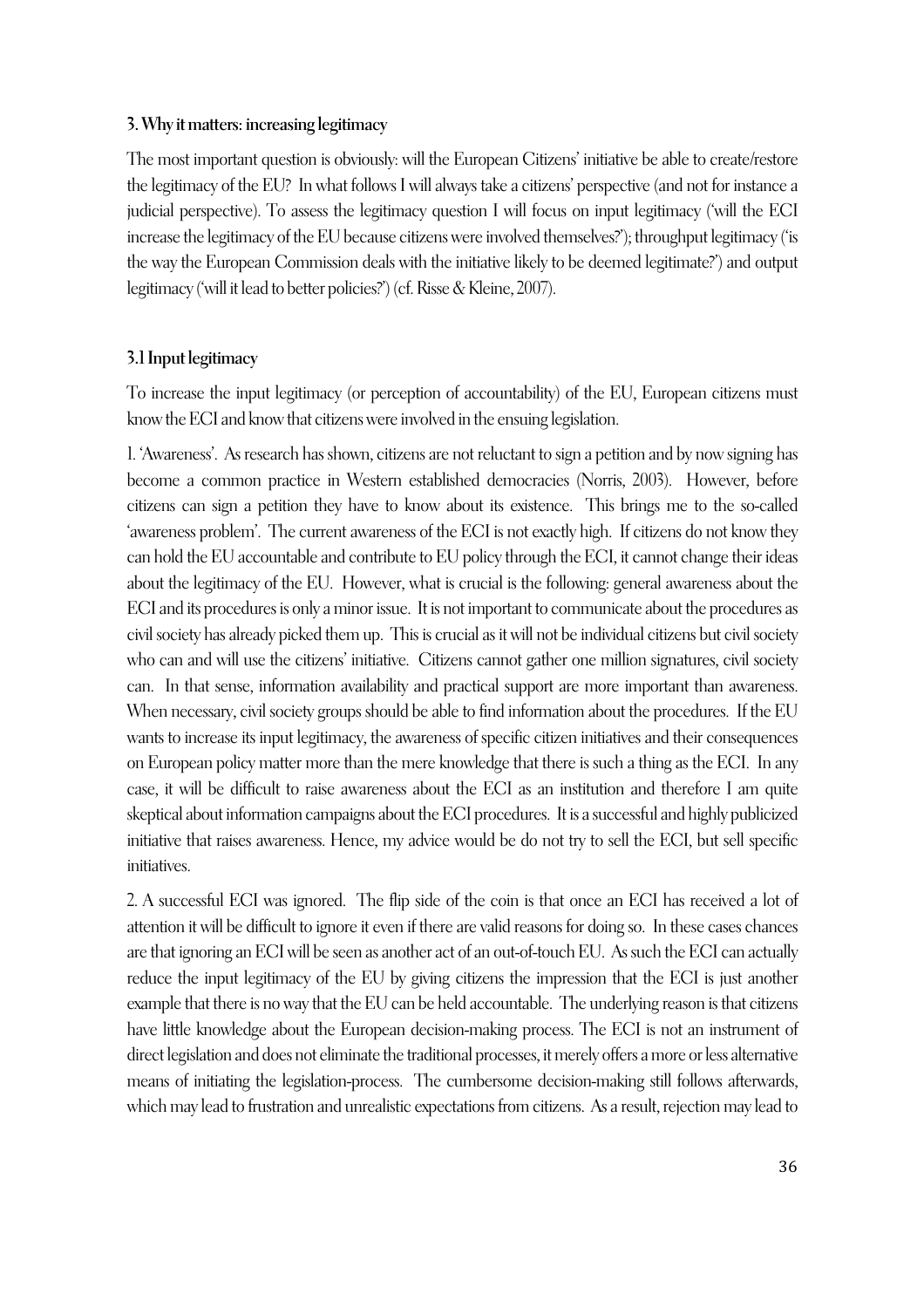discontent. It has been well documented that people who participate in deliberative or participatory democracy have high expectations of the outcome of that process. When their input is rejected, they become very dissatisfied (cf. Delli Carpini, Cook & Jacobs, 2004). <sup>6</sup> As a result, ignoring an ECI may increase euroscepticism.<sup>7</sup> My advice would thus be to tread carefully when rejecting an ECI.

On the more positive side, an ECI could (1) make citizens more attentive to European policy and (2) empower the European institutions vis-à-vis national governments. Indeed, research has found that people who sign petitions are more likely to vote, a finding that is the strongest amongst the people who are 'irregular voters' (Parry, Smith & Henry, 2012:117). Given the relatively low levels of voter turnout at European elections, there may well be a lot to gain here. But it is especially the second effect that is probable as it will be hard for individual governments to ignore or reject a successful ECI. This is even more likely when a significant number of signatures comes from their countries. As such the ECI can strengthen the position of the European Commission in negotiations.

#### **3.2 Throughput legitimacy**

 $\overline{a}$ 

Many of the difficulties that surround legislation on agenda initiatives in the early days of their existence have to do with throughput legitimacy. Throughput legitimacy is linked to the process itself. In concreto such legitimacy stems from the transparency of the procedures, the legality of the process and its overall quality. Especially when the legislation has just been introduced, as is the case with the ECI, it is still unclear how it will actually work out. For instance, it is impossible to predict exactly which initiative proposals will be put forward. As such it is also impossible to outline in detail which topics are allowed and which are not (see also De Waele, 2012: 60). This is something that is developed en cours de route. As a result one can expect 'turf wars' whereby different conceptions of the scope of the initiative legislation clash. To acquire throughput legitimacy, it is therefore important that the European Commission is open (transparent) about its reasons to accept/reject a proposal. However, mere transparency is not enough – the quality and legality of the argumentation matter as well. Here consistency, i.e. similar proposals needed to be treated in a similar way, and consultation of the initiators can play an important role. Especially the latter is important as it has been shown that people who are consulted and taken seriously are more likely to support the outcome of a discussion (even if they do not agree with it) (Delli Carpini, Cook & Jacobs, 2004). Such consultations can also reveal bottlenecks in the procedures.<sup>8</sup> In sum, especially in the beginning it is important to spend enough time on building throughput legitimacy.

<sup>6</sup> Similar results were observed in a report that evaluated the Dutch agenda initiative and a report that evaluated the UK petition provision. The Dutch researchers interviewed all the initiators of the 12 initiatives held to date. In the cases where the initiatives were ignored, the initiators became very dissatisfied with politics in general (see Bos & Pieterse, 2012: 14-15). In the UK, the House of Commons Procedure Committee found that 'very often the outcome of the procedure is perceived by petitioners to be inadequate (UK House of Commons Procedure Committee. 2006-2007:8)

 $^7$  One can make a distinction between three types of citizens: the initiators, the signers and the rest of the population. The first group has the highest expectations. The signers can also have high expectations, depending on how well they are kept up to date by the initiators or the media. The last group, the people who did not sign, do not have specific expectations, but can be influenced by the media.

<sup>&</sup>lt;sup>8</sup> Hence, one can only applaud the recent decision of the Commission to allow some of the initiatives to make use of its free, opensource software in response to complaints.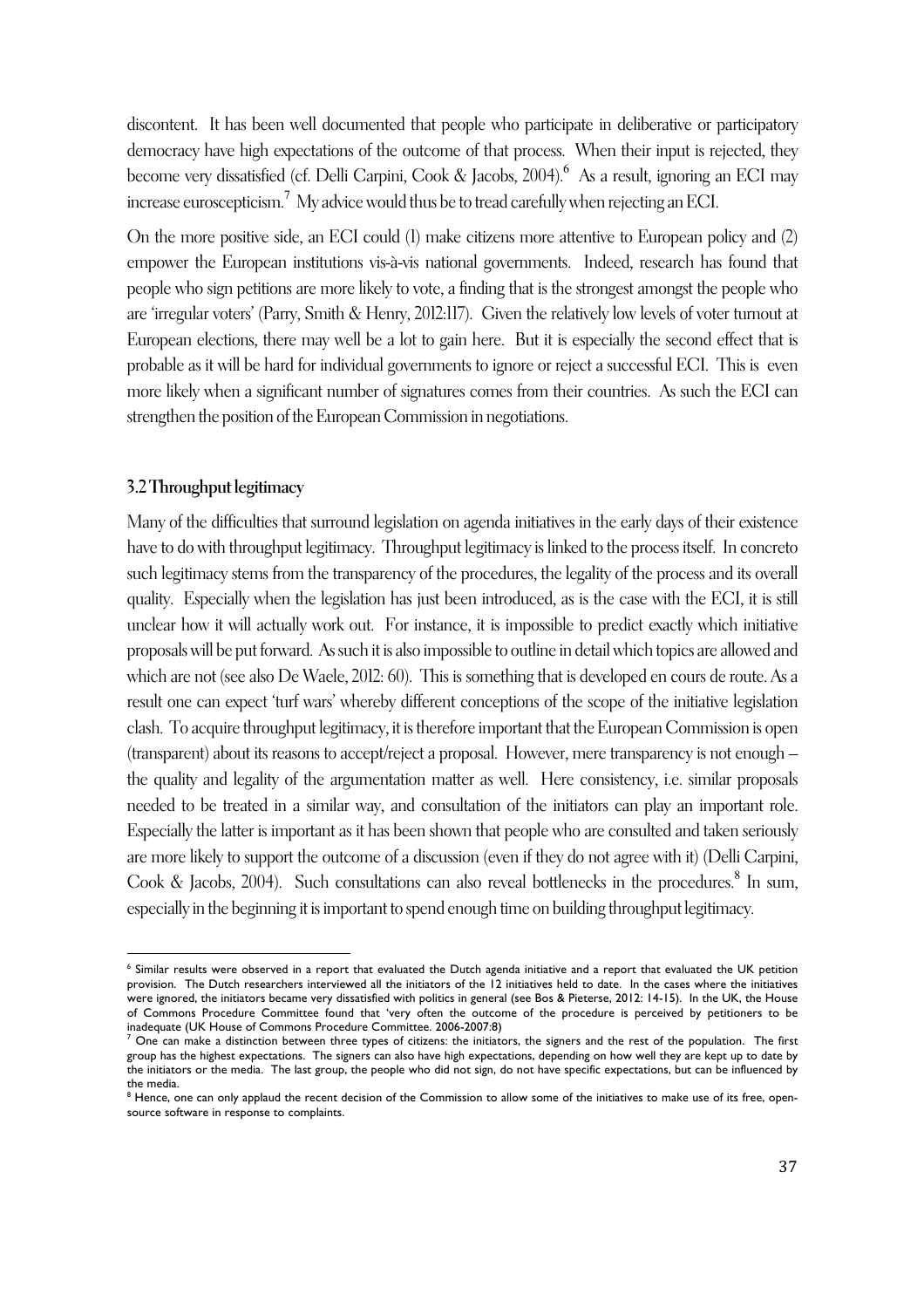# **3.3 Output legitimacy**

Lastly, one could wonder: will an ECI lead to better policies? Will it increase the sense of responsiveness of the European people? It may well, but here again some dangers loom ahead. After all, some people are more likely to sign initiatives than others. Initiatives can be biased in three ways: they can be hijacked by the participation elite, special interests and a few countries. If such hijacking takes place, the ECI will not lead to 'better' policies but to policies that fit one specific group better than all others.

# **1. The initiative gets hijacked by the participation elite.**

The first danger is the impact of the so-called participation elite. This is linked to awareness of the specific initiative (you must know it to support it). There is a chance that the ECI only reflects what the usual suspects, the citizens (groups) who already participate a lot, know and want. If this is the case, the initiative will only reflect the desires of this higher educated, cosmopolitan, wealthier, middle-aged participation elite as these groups are more likely to sign petitions (Caren, Ghosal & Ribas, 2011:141-142). One way to overcome this bias is using tailor-made survey research from the Eurobarometer and check the attitudes of the broader European public opinion.<sup>9</sup> This is common practice regarding important topics, so why not use it for the ECI?

# **2. The initiative gets hijacked by special interests.**

Experiences from California, where you have citizen-initiated referendums, show that lobby groups are quite good at getting (or even buying) signatures, but not at winning referendums (Donovan, Bowler & McCuan, 2001:117). However, given that the European citizens' initiative consists only of a signature phase, theoretically, one could fear that the people who signed the initiative are channeled into signing by lobby groups who spend lavishly. More in general, if this occurs an ECI will probably not be representative for large parts of the European public opinion but only those targeted by the lobby groups. To be fair, I think that the requirements included in the procedures of the ECI limit the danger of excessive influence of special interests. Nevertheless it is important to stay vigilant on this matter. I will return to this topic in section 4.2.

## **3. The initiative process is biased towards a few countries.**

One of the potential problems of the current procedures is that the signature requirements are different for different countries. As a result it will be easier to collect signatures and meet the requirements in some countries but not others. The danger that looms is that some countries will be reduced to useful 'fillers' to

 $\overline{a}$ <sup>9</sup> The ECI on the other hand offers insights on the *intensity* of these preferences (i.e. how important the issue is to somebody).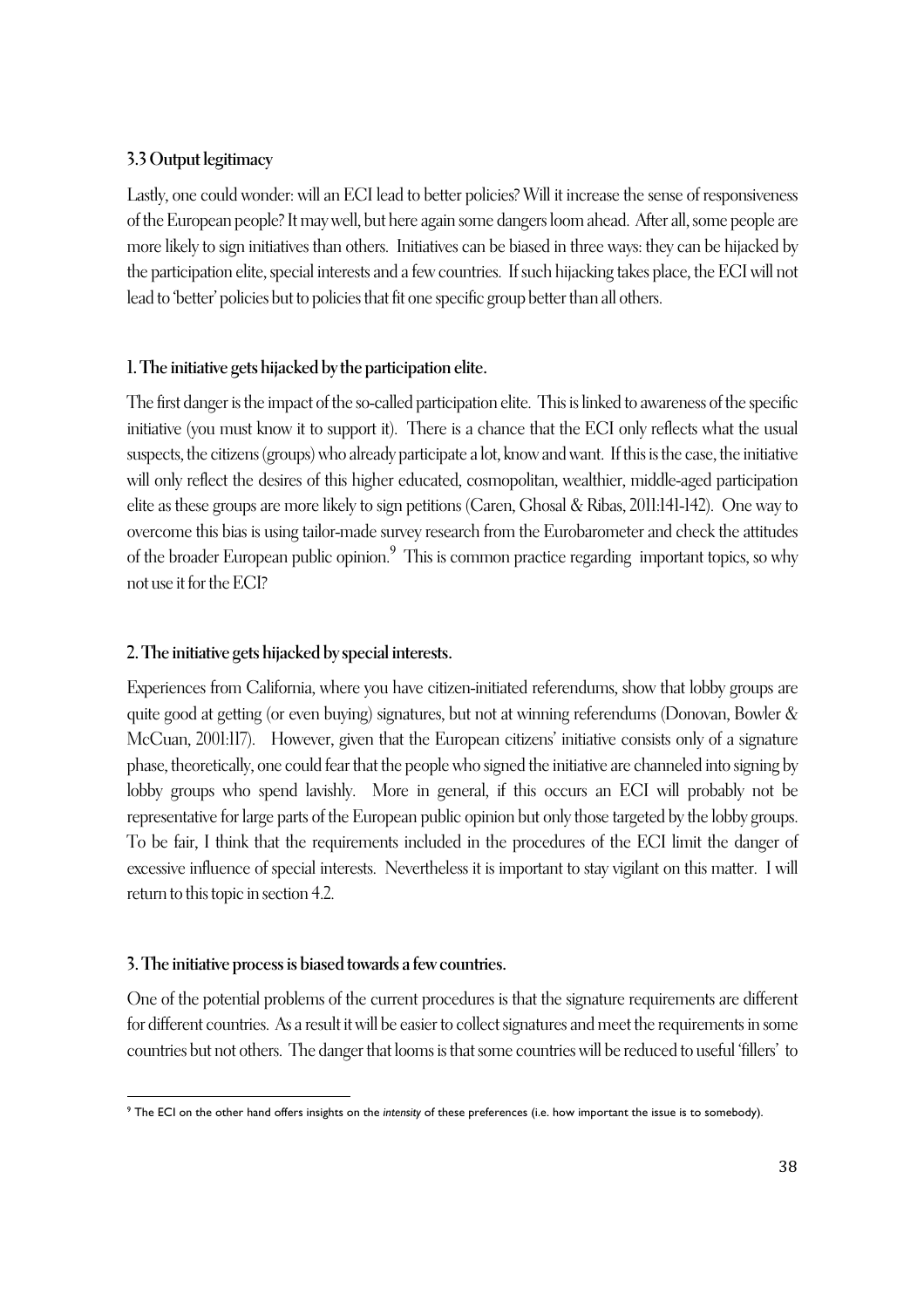meet the requirements. Obviously, from a macchiavellistic point of view one could note that this offers possibilities for initiators to focus their attention to just a few countries. Whether this will be problematic or not again remains to be seen. What is most important is to evaluate this regularly.

## **4. Citizens' initiatives in practice: lessons from Austria**

Until now my discussion has been fairly theoretical. In this section I will examine how citizens' initiatives work in practice – and what problems one can expect to occur. I want to focus in particular on Austria as this country has a lot of experience with citizens' initiatives: no less than 35 initiatives were held between 1964 and 2012. Austria is thus a good 'what if'-case (what if there is actually a lot of awareness?), but it is also a good 'how'-case (how do you make sure that an ECI gets a sufficient number of signatures?).

First some background information. In Austria initiatives require at least 100.000 signatures (around 2% of the electorate) to be valid. In a first stage, the initiative organizers need to collect 8.032 signatures to trigger the start of the procedure (Müller, 2006:110). Once this initial number of signatures has been collected the second stage of the process starts. In this stage offices are opened all over the country where people can sign the initiative. When the required number of signatures is reached, the organizers are invited to the parliament when their initiative is discussed.

# **4.1 One million signatures: a lot or not?**

The ECI threshold is set at one million signatures (or approximately 0.25% of the European electorate), which is actually quite low if you compare it to the Austrian one. However, ironically, if you want to sell this to the European electorate, one million still sounds like a lot. It is a symbolic number that conveys a strong message. This is a disadvantage and an advantage at the same time. It is a disadvantage because it will be more difficult to sell this to the media and the public opinion, who will automatically think the ECI is merely window dressing with a bar that is deliberately set high. However, it can also be an advantage as one million signatures are hard to discredit once they are gathered. Such perceptions matter, especially for the media. In Austria for instance, the threshold of 100,000 signatures is deemed to be very low. Most of the initiatives that start the second stage pass the threshold. Of the 35 a solid 33 managed to do so.<sup>10</sup> Some even manage to get 25% of the electorate behind them (http://www.bmi.gv.at/cms/ BMI\_wahlen/volksbegehren/ Alle\_Volksbegehren.aspx). As a result, any initiative who just barely gets more than 100,000 signatures is labeled a failure by the Austrian media. It is unlikely that this happens to the ECI even though relatively the Austrian threshold is actually higher than the European one (2% of the electorate versus 0.25%), because of the symbolic weight the number 'one million' has.

 $\overline{a}$ <sup>10</sup> As an aside: in Austria and the Netherlands politicians expected a large number of initiatives when the legislation was first implemented. However, in practice just one to two initiatives are submitted per year. In that sense, the ECI already outperforms both countries, though it obviously remains to be seen whether this pace will remain the same.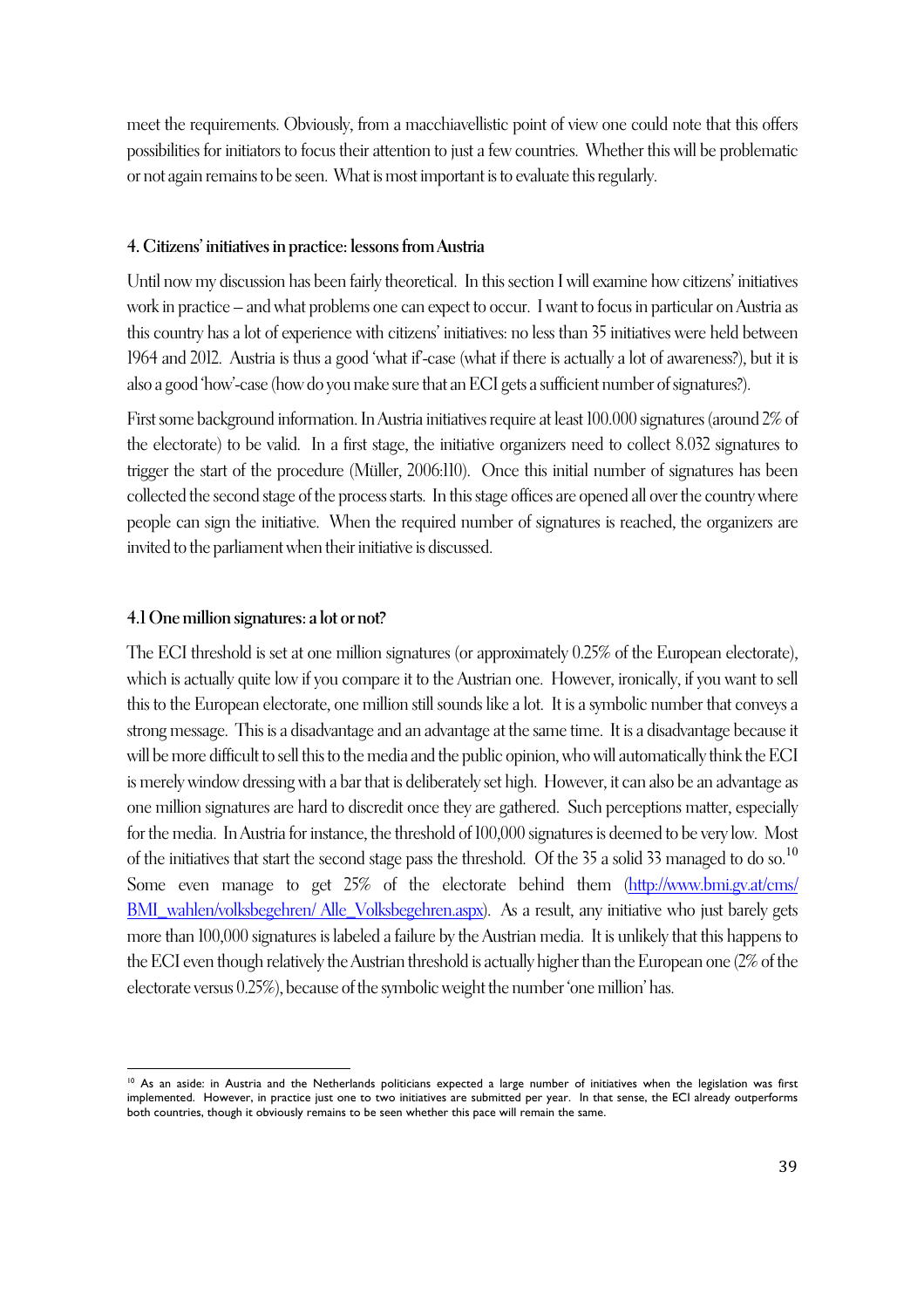## **4.2 The success formula**

As I mentioned earlier, in Austria, the support for individual citizens' initiatives can vary substantially. The least successful initiative, the 1995 initiative in favour of the abolition of the special taxes on motorcycles, got merely 75,525 signatures; while the most successful one, the 1982 initiative against the building of a conference centre in Vienna, got no less than 1,361,562 signatures (http://www.bmi.gv.at/cms/BMI\_wahlen/volksbegehren/Alle\_ Volksbegehren.aspx).

But what makes one initiative more successful than the other? The success formula seems to be: [Political issue] + [Support political party] + [Popular media support] = Success.

A first element that all successful initiatives share is that the topics are highly politicized and as a general rule, the more political an issue is, the more signatures it gets. Many if not all of the current initiatives deal with niche topics. It remains to be seen whether they will be able to start a snowball effect and attract one million signatures. A second lesson from Austria is that many of the successful initiatives had the support from political parties. Indeed the parties often used an initiative to profile themselves and helped to mobilise support for it (Müller, 1998). As such, the ECI may spur the 'Europeanization' of political parties. It can also give the factions in the European Parliament an opportunity to profile themselves and it can strengthen the ties between civil society and the parties. In sum, it can create a more 'political' European arena. A third characteristic of successful Austrian initiatives is that they are discussed and supported by national media, especially the popular newspapers such as the Austrian 'Kronen Zeitung'. The popular media can reach an audience that normally is not aware of European issues. However, popular media are typically anti-establishment. As such, I would expect that the first successful ECI to be one on a fairly populist issue, one that is picked up by the popular media.

What if an initiative does not comply to the success formula? Can money buy success? Indeed, an alternative route to success may be hiring a specialized company. This happens quite regularly in California, where such companies can be hired to gather signatures. In California in 2001, one signature cost approximately 0.87 to 1.32\$ (Donovan, Bowler & McCuan, 2001: 119). It has to be stressed that these costs come on top on all the other costs. As such it seems pretty clear that one would have to invest an awful lot of money to buy the needed ECI signatures. Given that getting the signatures is absolutely no guarantee that the Commission will accept the ECI, it is unlikely that a company would spend so much money. It should thus not come as a surprise that buying signatures does not happen in Austria as the citizens' initiative instrument does not lend itself very well to such practices. To sum up, the threshold of one million signatures makes it unappealing for special interests to buy success in an ECI instead of e.g. using the more traditional lobbying approach.

# **4.3 The difficulty of polarized issues**

A third lesson from Austria is that a citizens' initiative such as the ECI is not a referendum: the opposing side has no voice. One can compare it to facebook: you can only like an initiative, you cannot dislike it.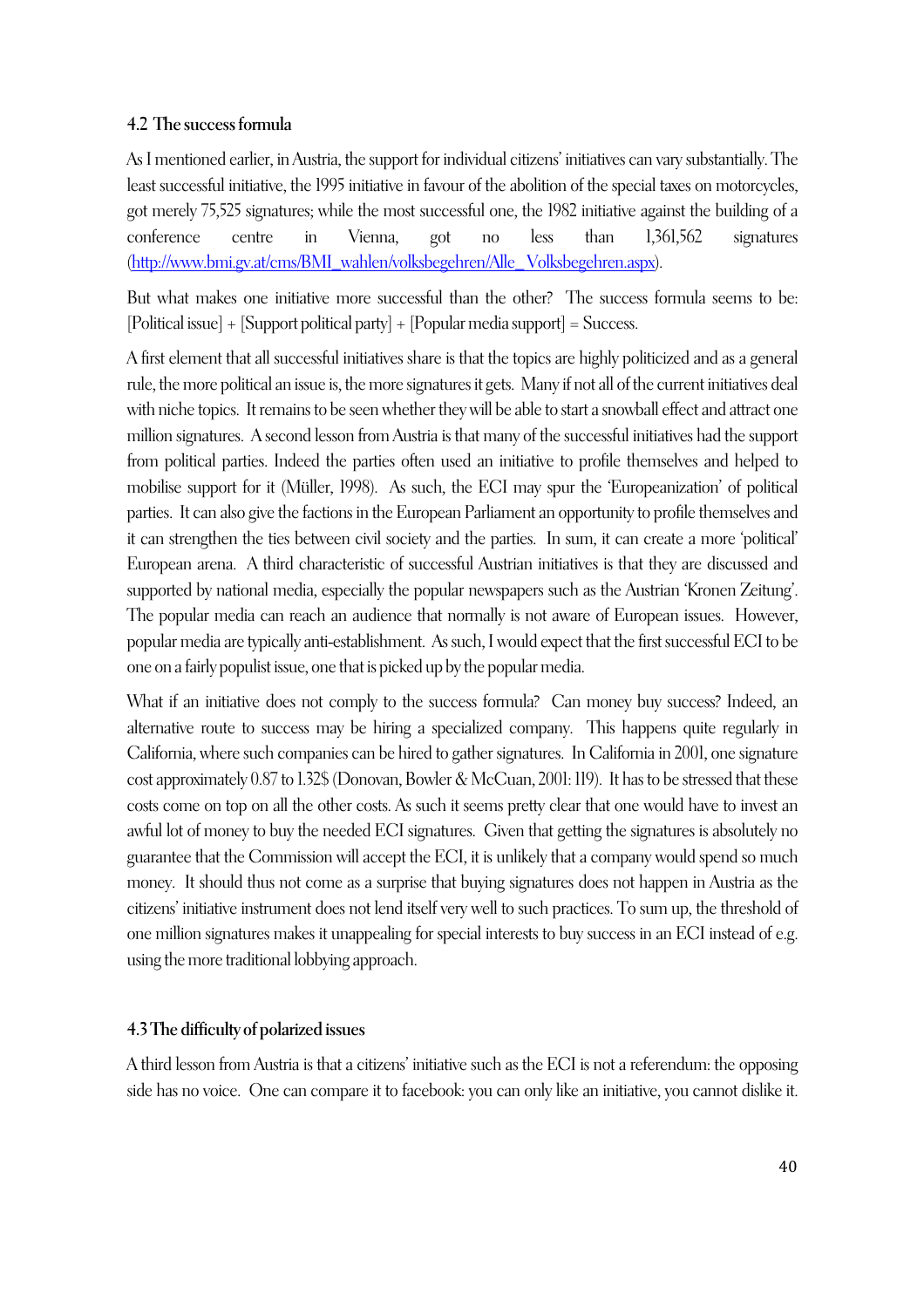This is especially problematic with polarized issues. Theoretically, such an issue can lead to two opposing initiatives. But what if both make it? This happened in Austria in 1980. The opinion of the silent majority (the people who did not sign) is crucial here. Indeed, one initiative having more signatures than the opposing one does not automatically mean that this initiative is more popular amongst the silent majority. For instance, in Austria 90% of the electorate did not sign any of the competing initiatives. Under such circumstances the opinion of the silent majority is crucial. All of this is obviously important for the legitimacy of the EU. My suggestion would again be to complement the ECI with information from Eurobarometer surveys when both ECI's are successful.

#### **4.4. The cost of ignoring the outcome of an initiative**

A fourth lesson from Austria is that the reaction of politicians matters. Initiatives leave the politicians a lot of room to ignore or reject an initiative. Many of the Austrian initiatives with a high support were ignored (Müller, 1998). However, they did politicize the issue, damaged the legitimacy of the government and had electoral consequences for the parties who ignored it. In sum, ignoring an initiative comes at a cost and the higher the support for the issue, the higher the cost is likely to be.

#### **5. Unifying or dividing the people?**

Giving that this e-book appears as part of a series in the context of 'rethinking Belgium' I will reflect upon the potential consequences of a citizens' initiative for divided societies. Indeed, one could think of both Belgium and the European Union as 'divided' societies. To the best of my knowledge no research exists on the impact of petitions and citizens' initiatives in divided societies. However, there is some research on the impact of (citizen-initiated) referendums in such societies. Citizen-initiated referendums can be seen as an 'extreme' case of initiatives, as citizens' initiatives are a milder version of initiatives. As such research on referendums can teach us about what happens under 'extreme' circumstances – and how to make sure things do not go wrong.

Belgium, for instance, has had a very negative experience in this area. In 1950 a referendum showed that the Flemish part of the country overwhelmingly supported the return of King Leopold III, while the other parts decisively rejected his return (Gerard & Van Nieuwenhuyse, 2005:237). These divergent results put the country on the brink of a breakdown. The traumatic referendum experience has haunted Belgian referendum discussions ever after (for an overview see Jacobs, 2011: Chapter 6). Nevertheless referendums are not necessarily incompatible with divided societies. There are many federalized countries that actually have referendum provisions, such as Australia, Austria, Canada and Switzerland. There are generally two ways to adapt referendums to divided societies. The first is by excluding certain topics from the referendum and the second is by introducing special majority requirements (Qvortrup, 2005:165). Of the two, the second is the most important as it is often difficult to predict which topics will prove to be 'explosive'. In the remainder of this section I will therefore focus on the special majority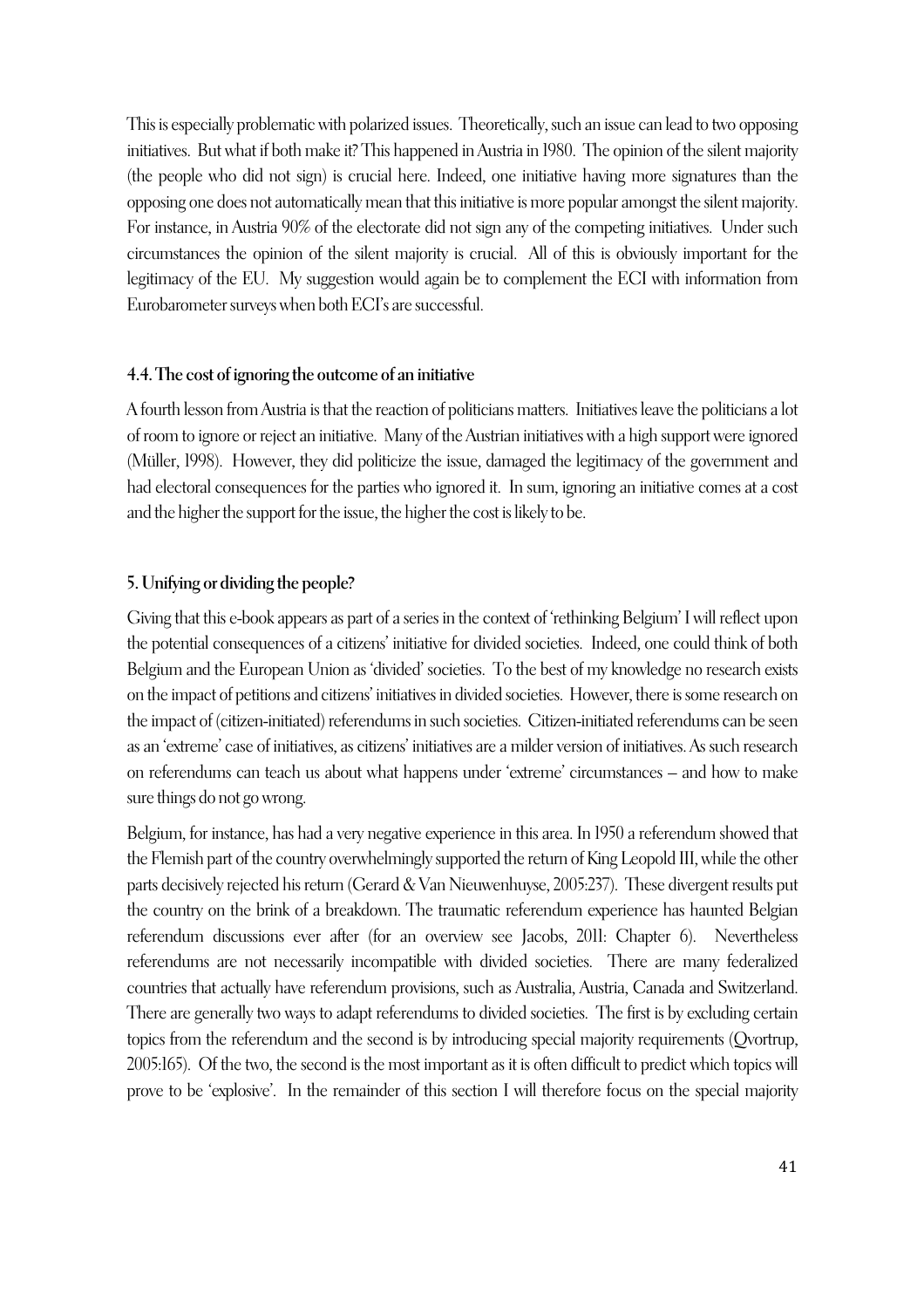requirements. What is vital is that federalized countries have a different understanding of what is meant by 'the people'. Quite often referendums are about the majority of the people – i.e. a simple 50% +1 of the people/eligible voters.<sup>11</sup> Yet in federalized countries this is often seen as a caricature of democracy. In Switzerland, for instance, a referendum has to pass in a majority of the cantons before it is deemed valid. Such a geographical requirement exists in Australia as well. It is interesting to note that Swiss referendums only rarely fail because they are not supported by voters in a majority of the cantons: just 6 of the 143 proposed constitutional amendments (where the geographical requirement applies) were rejected for this reason (Qvortrup, 2005:172). Indeed, such requirements primarily function as an emergency brake and have a preventive effect by discouraging referendums that stand no chance in large parts of the country.

What does this all mean for the ECI? Referendums are clearly different from agenda initiatives. Citizens' initiatives are not about getting a majority of the votes. Neither do they typically pit one part of a country against another. Indeed, contrary to referendums where results are often calculated by province or region, we often do not know the exact geographical distribution of the signers. On top of that, agenda initiatives differ from referendums in that it is easier to reject them. However, such initiatives -and especially the ECI-are not completely different from referendums. As stated earlier it will be difficult to ignore an ECI that brought together one million signatures given the symbolic value of that number. Moreover, the ECI differs from most other agenda initiatives in that it does offer insight in the distribution of the signers. As such the ECI could theoretically face some of the dangers of (citizen-initiated) referendums. Luckily in practice the ECI procedures actually include both a limitation of the range of topics and a geographical minimum requirement. As both safeguards are applied, the risk of disintegration is significantly reduced.

A bit more about the geographical requirements. As the Green Paper by the European Commission (2009:5) already mentions, in order for the ECI to have a 'genuine European flavour' it has to reflect a 'reasonable body of opinion'. But what is significant and what is reasonable? Compared to for instance the Swiss majority requirement (50%  $+1$  of the cantons), the ECI requirement, which stands at some 27% of the member states, is actually quite low. As such it may be a bit vulnerable to the criticism that the signers are not representative of the European public opinion. As mentioned earlier, if a few countries hijack the process, this risks decreasing the output legitimacy of the EU. Again, I think that the ECI procedures provide ample protection against such biases by allowing the Commission to reject an ECI. Still, this is an important matter to keep an eye on, as frequent rejections damage the legitimacy of the whole instrument. It is a thin line.

I want to end this section with a positive note. Given that seven countries is still quite a substantial number, the geographical requirement will most likely push for a more European civil society, one that is active in several countries. Hence the ECI may even have a unifying effect. Indeed, when proper procedures are applied, citizens' initiatives need not damage a divided society but can actually be beneficial. As they currently stand, the ECI procedures are likely to do a pretty good job.

 $\overline{a}$ <sup>11</sup> As Qvortrup (2005:165) shows, only very rarely a referendum is decided by a narrow margin. Most referendums have a clear outcome.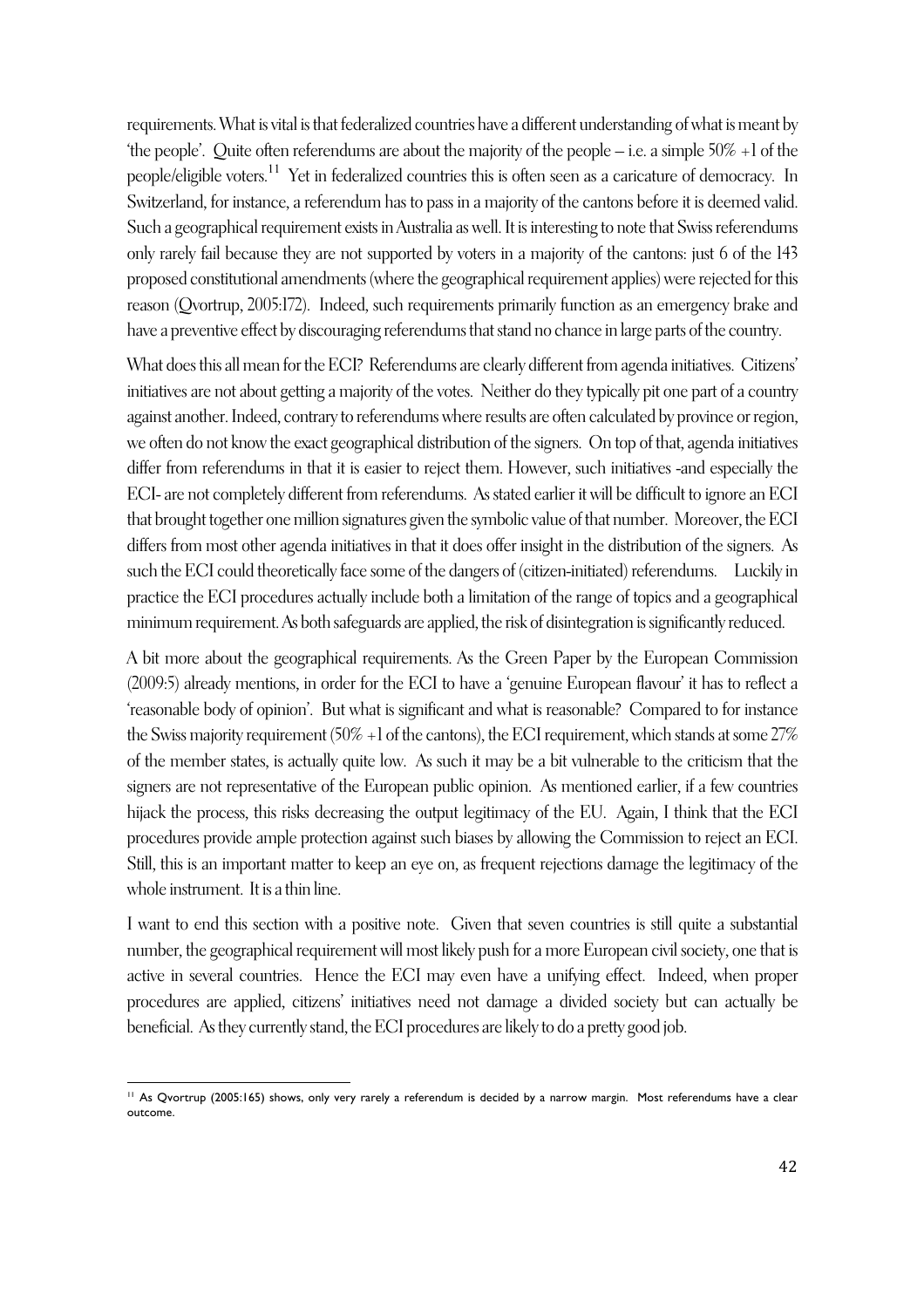## **6. Conclusion: promises and pitfalls**

In this lead piece I have discussed the promises and pitfalls that surround the European Citizens' Initiative. I focused on input, throughput and output legitimacy and provided some insights based on the Austrian experiences with agenda initiatives. Given that the ECI is still new, it is difficult to predict what its consequences will be. Nevertheless some elements of the instrument are clearly promising, while the contours of some pitfalls are also starting to become visible.

Regarding the promises, it cannot be denied that the ECI offers European civil society and citizens the opportunity to take part in the European decision-making process. This is definitively a step forward. If the instrument becomes widely known and mobilizes a lot of signers, it may well be the beginning of a more political European arena. The signature threshold is relatively low, but not so low as to make the ECI meaningless compared to European elections. As a result the ECI has the potential to become a powerful instrument.

However all this potential will come to naught if successful initiatives are not taken seriously. This is the main pitfall of the ECI and of participatory devices more in general. When successful initiatives rejected or ignored by politicians, the instrument risks to backfire and increase europscepticism – even if there are good grounds for doing so. As such it is important to build throughput legitimacy and to work on clear, reasonable and widely accepted rules for rejection. All of this matters as you can't have it both ways: if you want the ECI to have a chance to increase the legitimacy of the EU, you have to grant citizens genuine impact. If you do not take them seriously, it is just a waste of time and money.

All in all, the ECI is promising. Whether or not it will fulfill its potential, will depend on many factors. Some of these are 'known unknowns'. It is clear that the Right2Water initiative will influence how the ECI is perceived by citizens and received by politicians, though its precise impact is at the time of the writing still unknown. However, there are also 'unknown unknowns' - factors that nobody can foresee. This lead piece has identified some of the areas that need monitoring, but without a doubt new things will pop up along the road. It is thus important to regularly evaluate the ECI and it is applaudable that the Commission intends to do this. In the end only time will tell what the impact of the ECI will be. Until then, as this piece has shown, there is room for mild optimism.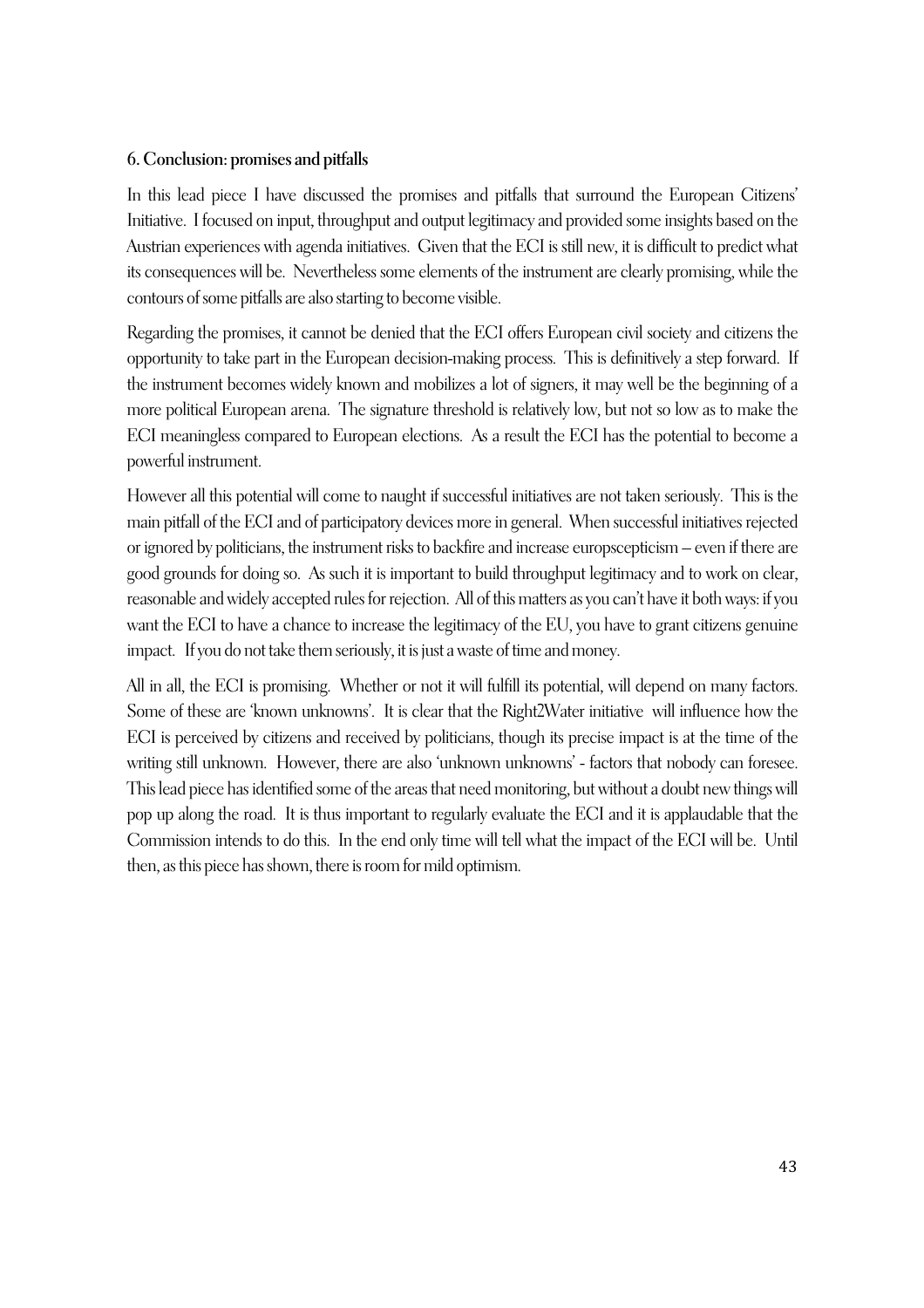## **References**

Bos, R. & Pieterse, J. (2012) Het burgerinitiatief geëvalueerd door burgers. Een evaluatierapport vanuit burgerperspectief om het burgerinitiatief te versterken.

Bundestag (2010) Der Jahresbericht des Petitionsausschusses.

Caren, N., Ghoshal, R. & Ribas, V. (2011) A social movements generation: Cohort and period trends in protest attendance and petition signing. American Sociological Review, 76, 125-151.

De Waele, H. (2012) Het Europese Burgerinitiatief: Verdere verdunning van het democratisch deficit? SEW. Tijdschrift voor Europees en Economisch Recht, 60, 56-65.

Delli Carpini, M., Cook, F. L. & Jacobs, L. R. (2004) Public deliberation, discursive participation, and citizen engagement: A review of the empirical literature. Annual Review of Political Science, 7, 315-344.

Donovan, T., Bowler, S. & McCuan, D. S. (2001) Political consultants and the initiative industrial complex. IN Sabato, L. J., Ernst, H. R. & Larson, B. A. (Eds.) Dangerous democracy? The battle over ballot initiatives in America Lanham, Rowman & Littlefield Publishers Inc.

European Commission (2009) Green paper on a European Citizens' Initiative. Brussels.

Gerard, E. & Van Nieuwenhuyse, K. (2005) Scripta politica. Politieke geschiedenis van België in documenten (1918-2000), Leuven, Acco.

Jacobs, K. (2011) The power or the people? Direct democratic and electoral reforms in Austria, Belgium and the Netherlands, Ede, Ponsen en Looijen.

Müller, W. C. (1998) Party competition and plebiscitary politics in Austria. Electoral Studies, 17, 21-43.

Müller, W. C. (2006) Das Regierungssystem. IN Dachs, H., Gerlich, P., Gottweis, H., Kramer, H., Lauber, V., Müller, W. C. & Talos, E. (Eds.) Politik in Österreich. Das Handbuch. Vienna, Manzsche Verlags- und Universitätsbuchhandlung.

Palmieri, S. A. (2007) Petition effectiveness: improving citizens' direct access to parliament. ASPG Conference—Parliament's Accountability to the People. Adelaide.

Parry, J., Smith, D. & Henry, S. (2012) The impact of petition signing on voter turnout. Political Behavior. 34, 117-136.

Preuß, U. K. (2012) Associative rights (the rights to the freedoms of petition, assembly, and association). IN Rosenfeld, M. & Sajó, A. (Eds.) Oxford Handbook of Comparative Constitutional Law. Oxford, Oxford University Press.

Qvortrup, M. (2005) A comparative study of referendums: Government by the people, Manchester, Manchester University Press.

Risse, T. & Kleine, M. (2007) Assessing the legitimacy of the EU's treaty revision methods. Journal of Common Market Studies, 45, 69-80.